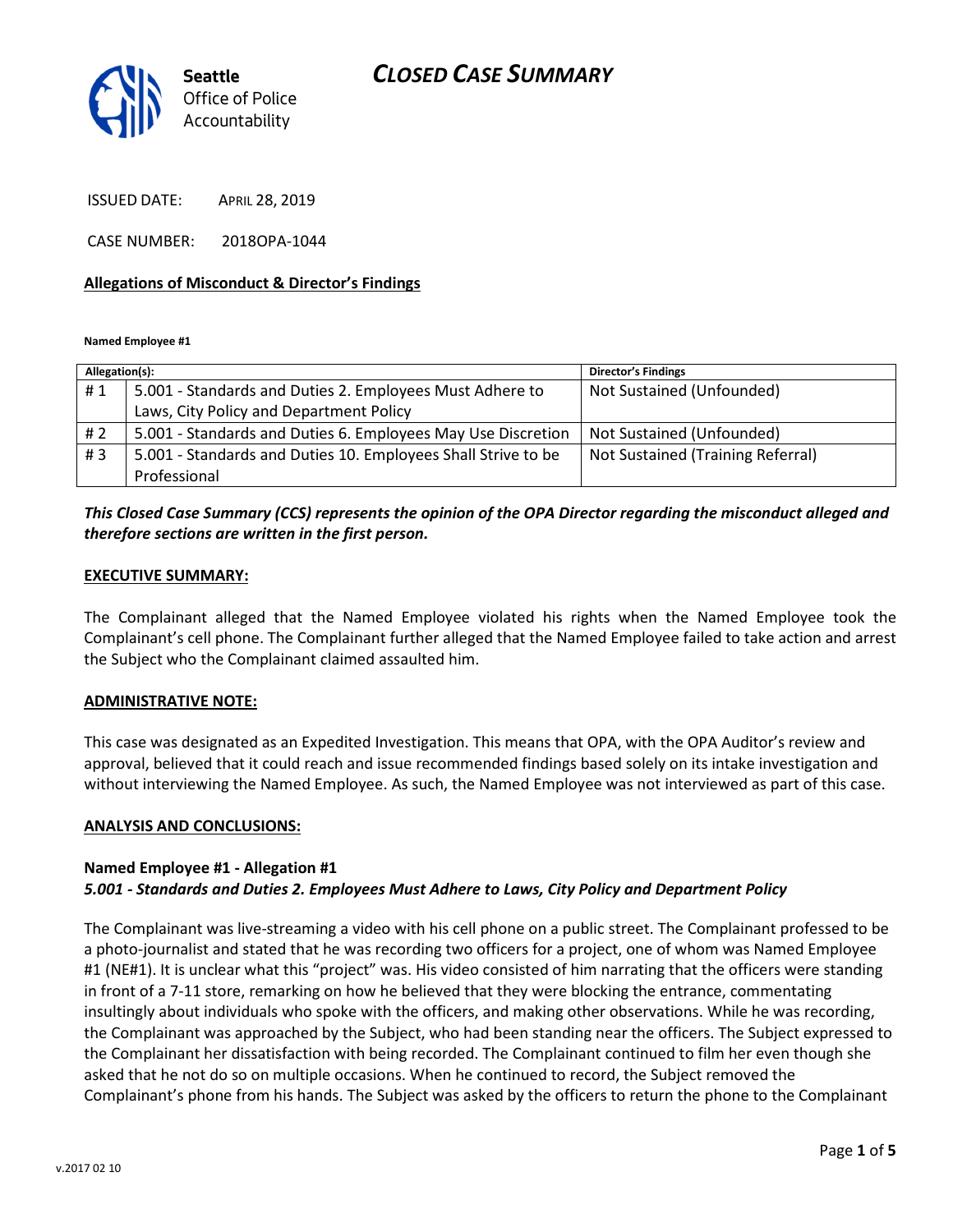

## CLOSE CASE SUMMARY

OPA CASE NUMBER: 2018OPA-1044

and she did so. The Subject told the Complainant that if he continued to record her, she would break his phone. The Complainant told her to go ahead and break it.

The Complainant demanded that the Subject be arrested for assault. NE#1 and another officer – referred to here as Witness Officer #1 (WO#1) – approached the Complainant. The Complainant asked for their names and badge numbers and they provided that information. The Complainant told the Subject that he was going to follow her around and record her. The Subject told him that, if he did so, she would "beat" his "motherfucking ass." The Complainant responded: "Please do, please do." WO#1 asked the Complainant whether he wanted to file charges against the Subject and he said that he did. NE#1 rode up and told the Complainant that he did not believe that the Subject engaged in theft as she returned the phone. The Complainant responded: "She's going to jail right now, or I am going to file a complaint on all of you, supervisor now, supervisor yes, right now. Either she's going to jail, or I want a fucking supervisor, right now."

WO#1 began interacting with the Complainant. He asked the Complainant whether he wanted to file a report. The Complainant requested a supervisor and asked WO#1 whether he was or was not going to arrest the Subject. WO#1 informed the Complainant that the only mandatory arrest was for a domestic violence offense. The Complainant again began arguing with the Subject. He turned back to WO#1 and accused WO#1 of protecting the Subject because she was a security guard. WO#1 asked if the Complainant wanted to file a report and the Complainant said that he did.

At that time, WO#1 requested that the Complainant provide his identification. The Complainant refused to do so and WO#1 asked how he was going to complete the report without the Complainant's name listed as the victim. The Complainant told WO#1 to include "the general public" as the victim and WO#1 told the Complainant: "No, that's not how this works." The Complainant continued to refuse to provide his name and asked for a supervisor. WO#1 told the Complainant that he was not being cooperative. The Complainant said that he would provide his name once the Subject was in handcuffs. WO#1 then told NE#1 that it did not appear that they could do anything because the Complainant was not being cooperative.

NE#1 then walked up to the Complainant. He reached out and temporarily took the Complainant's phone and handed it back. When he did so, he told the Complainant that this was what the Subject did and that those actions did not constitute assault. The Complainant then alleged that, because NE#1 did the same thing as the Subject, he also assaulted him. The Complainant walked directly up to NE#1 and began swearing at him and holding his phone in NE#1's face. The Complainant got close to NE#1 and NE#1 told him multiple times to back away. A third officer – referred to here as Witness Officer #2 (WO#2) – rode up and placed himself between NE#1 and the Complainant. The Complainant asserted that WO#2 was touching him and WO#2 told the Complainant that he needed to move back. The Complainant continued to engage in a back-and-forth with NE#1. NE#1 told the Complainant to move back and, shortly thereafter, moved away.

A supervisor then arrived on-scene. WO#1 spoke to the supervisor about what occurred. The Complainant turned his attention to WO#2 and contended that his constitutional rights had been violated. He also stated that he could civilly sue the officers. The supervisor spoke with the Complainant. The Complainant alleged that he was assaulted by the Subject and that NE#1 violated his constitutional rights. He agreed to give his contact information to the supervisor. The Complainant told NE#1 "screw you" and said: "that's your pension." The supervisor told the Complainant that NE#1 got the Subject's contact information for the report. The supervisor asked to see the video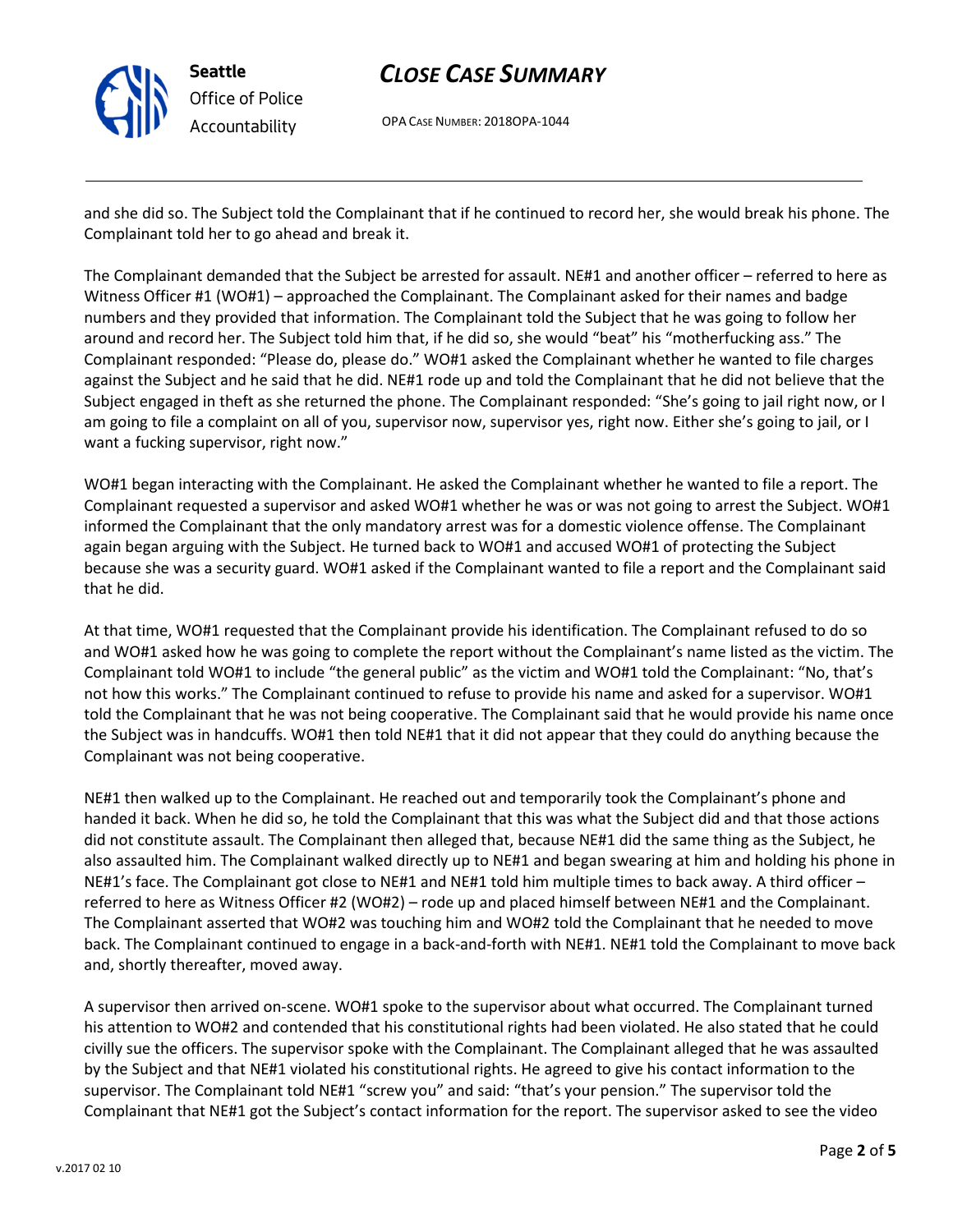

Seattle Office of Police Accountability

## CLOSE CASE SUMMARY

OPA CASE NUMBER: 2018OPA-1044

and the Complainant refused, stating that, if he turned off the video, he could be shot. The supervisor then went to speak with NE#1.

After speaking with NE#1, the supervisor walked back over to the Complainant. He asked the Complainant if the Complainant heard NE#1 ask the Subject to give the Complainant's phone back. The Complainant said that he did not. The supervisor asked whether this changed anything in the Complainant's mind and the Complainant stated that he still believed that NE#1 violated his constitutional rights. He asserted that he was doing a story on the officers and, by taking his phone, NE#1 acted contrary to law. The supervisor asked if the Complainant could provide him with the recording and the Complainant stated that he was not going to turn his phone off. The Complainant asserted that, had he tried to take the officers' cameras, they would have shot him. The Complainant told the supervisor that he was going to file complaints on all of the officers. The interaction then ended.

SPD Policy 5.001-POL-2 requires that employees adhere to laws, City policy, and Department policy. As discussed above, the Complainant alleged that NE#1 violated both his Fourth Amendment rights by seizing his property and his First Amendment rights by attempting to turn off the phone, thus briefly stopping the live stream. Further, the Complainant maintained that the act of taking the property also amounted to a strong-arm robbery due to the fact that NE#1 was armed with his duty weapon at the time.

OPA deals with each allegation in turn. First, there was no Fourth Amendment seizure when NE#1 momentarily took the Complainant's phone before returning it to him. In reaching this decision, I find the obvious intent of NE#1 to be dispositive. Based on my review of the video, NE#1 was not taking the phone to deprive the Complainant of its use or to seize it as evidence, instead, he was trying to demonstrate that the conduct described by the Complainant did not rise to the level of an assault. Second, the Complainant's First Amendment rights were also not violated. Here, while NE#1 temporarily held the Complainant's phone, he never stopped the recording or even attempted to do so. Indeed, the phone continued to record through the few seconds that NE#1 possessed it. Third, the conduct engaged in by NE#1 does not, by any means, constitute a strong-arm robbery. This is the case even though NE#1 was, as all on-duty officers are, armed with a service weapon at the time. For the above reasons, I recommend that this allegation be Not Sustained – Unfounded.

### Recommended Finding: Not Sustained (Unfounded)

### Named Employee #1 - Allegation #2

### 5.001 - Standards and Duties 6. Employees May Use Discretion

The Complainant claimed that NE#1 should have arrested the Subject when the Subject allegedly physically and verbally assaulted the Complainant. As indicated in SPD Policy 5.001-POL-6, "[e]mployees are authorized and expected to use discretion in a reasonable manner consistent with the mission of the department and duties of their office and assignment." This policy further states that "[t]he scope of discretion is proportional to the severity of the crime or public safety issue being addressed." (SPD Policy 5.001-POL-6.)

Based on a review of the video, it is evident that all of the officers at the scene did not believe that the Subject physically assaulted the Complainant. It is undisputed that she removed the Complainant's phone from his hand, which the Complainant alleged was an unwanted and offensive intentional touching. However, she did not push him, strike him, or otherwise harm him. Moreover, at no point did the Complainant appear to be in pain from the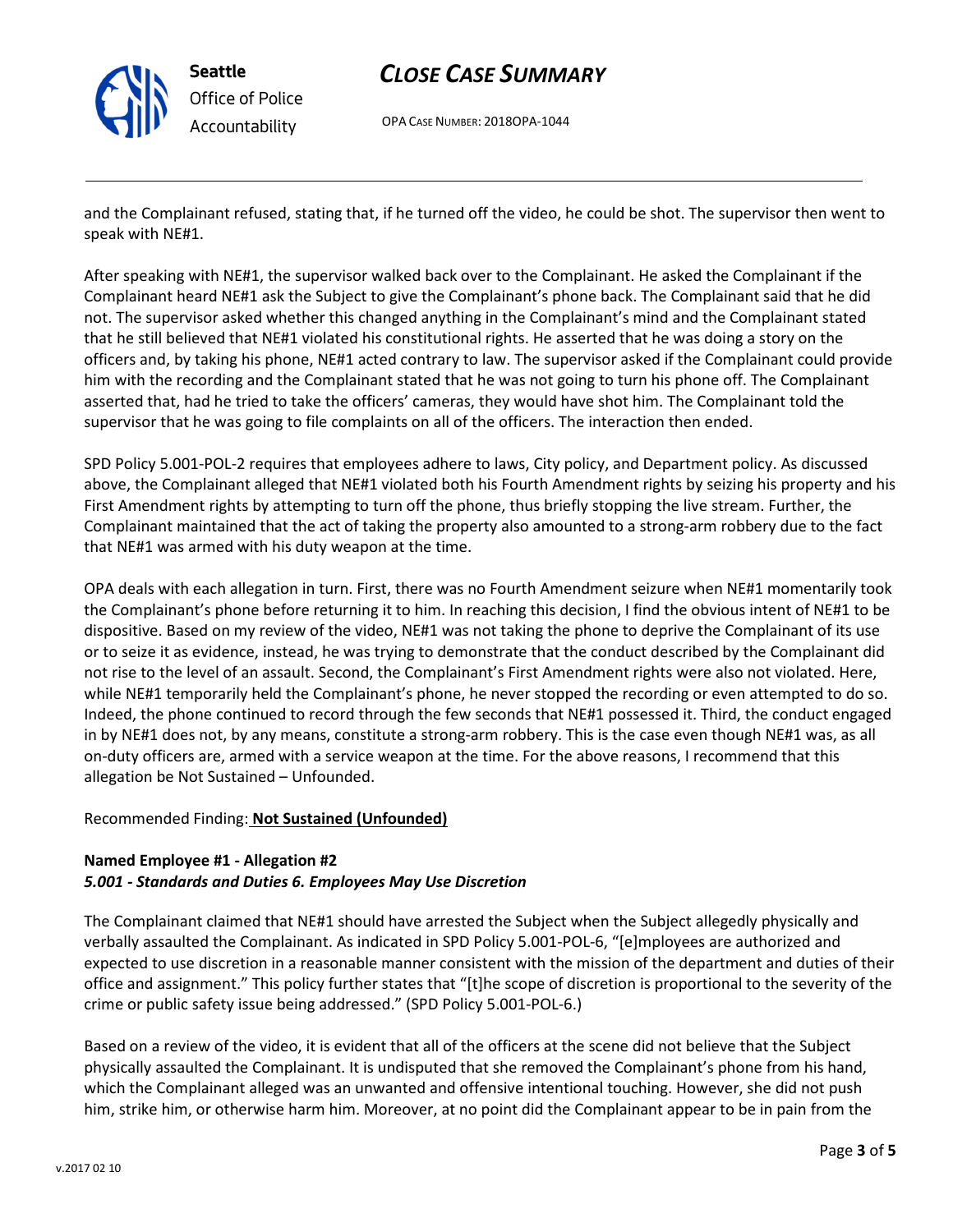

## CLOSE CASE SUMMARY

OPA CASE NUMBER: 2018OPA-1044

"assault" and he later stated that she did not injure him. In addition, the Complainant did not seem to be in fear of the Subject at any time, as he continued to record her and told her to both break his phone and physically harm him.

As correctly stated by WO#1, assault is not a mandatory crime for arrest unless it arises in a domestic situation. Here, based on what they observed, the officers did not believe that there was probable cause to take the Subject into custody. They did, however, offer the Complainant the opportunity to file a police report in which he would be listed as the victim. After initially stating that he would not provide his contact information, he did so and a report was generated.

Given the totality of the evidence, I do not find that NE#1 abused his discretion when he declined to arrest the Subject for assault. It is clear that both the Complainant and the Subject were at fault for the incident that occurred. The Complainant continued to record the Subject even though she repeatedly asked him not to do so and even though he saw that she was getting more and more upset. The Subject then took the Complainant's phone without his permission. As such, I do not find it unreasonable that the officers declined to take the Subject into custody and, instead, chose to complete a report. For the above reasons, I recommend that this allegation be Not Sustained – Lawful and Proper.

#### Recommended Finding: Not Sustained (Lawful and Proper)

#### Named Employee #1 - Allegation #3

### 5.001 - Standards and Duties 10. Employees Shall Strive to be Professional

SPD Policy 5.001-POL-10 requires that SPD employees "strive to be professional at all times." The policy further instructs that "employees may not engage in behavior that undermines public trust in the Department, the officer, or other officers." (SPD Policy 5.001-POL-10.) The policy further states the following: "Any time employees represent the Department or identify themselves as police officers or Department employees, they will not use profanity directed as an insult or any language that is derogatory, contemptuous, or disrespectful toward any person." (Id.) Lastly, the policy instructs Department employees to "avoid unnecessary escalation of events even if those events do not end in reportable uses of force." (Id.)

Based on OPA's review of the video, the Complainant's demeanor and conduct created a negative situation and served to escalate this incident. However, NE#1's response to the Complainant was, at times, unhelpful and counterproductive. For example, after the Complainant asserted that NE#1 assaulted him, NE#1 responded: "We don't care. You're special." As another example, after taking the Complainant's phone and before returning to his pocket, NE#1 stated: "Want your phone back?" NE#1 also could have removed himself from the situation significantly earlier than when he chose to do so and ignored the Complainant's statements. By remaining in the Complainant's near vicinity, he made it more likely that the situation would worsen.

To be clear, while I think that NE#1 could have better handled this situation, I do not believe that his conduct or any of the statements he made rose to the level of a violation of policy. In reaching this decision, I recognize that the Complainant continually insulted and used profanity towards NE#1 and the other officers at the scene. I further recognize that NE#1's statements were borne out of frustration and exasperation, not an intent to engage in misconduct. Accordingly, I issue NE#1 the below Training Referral.